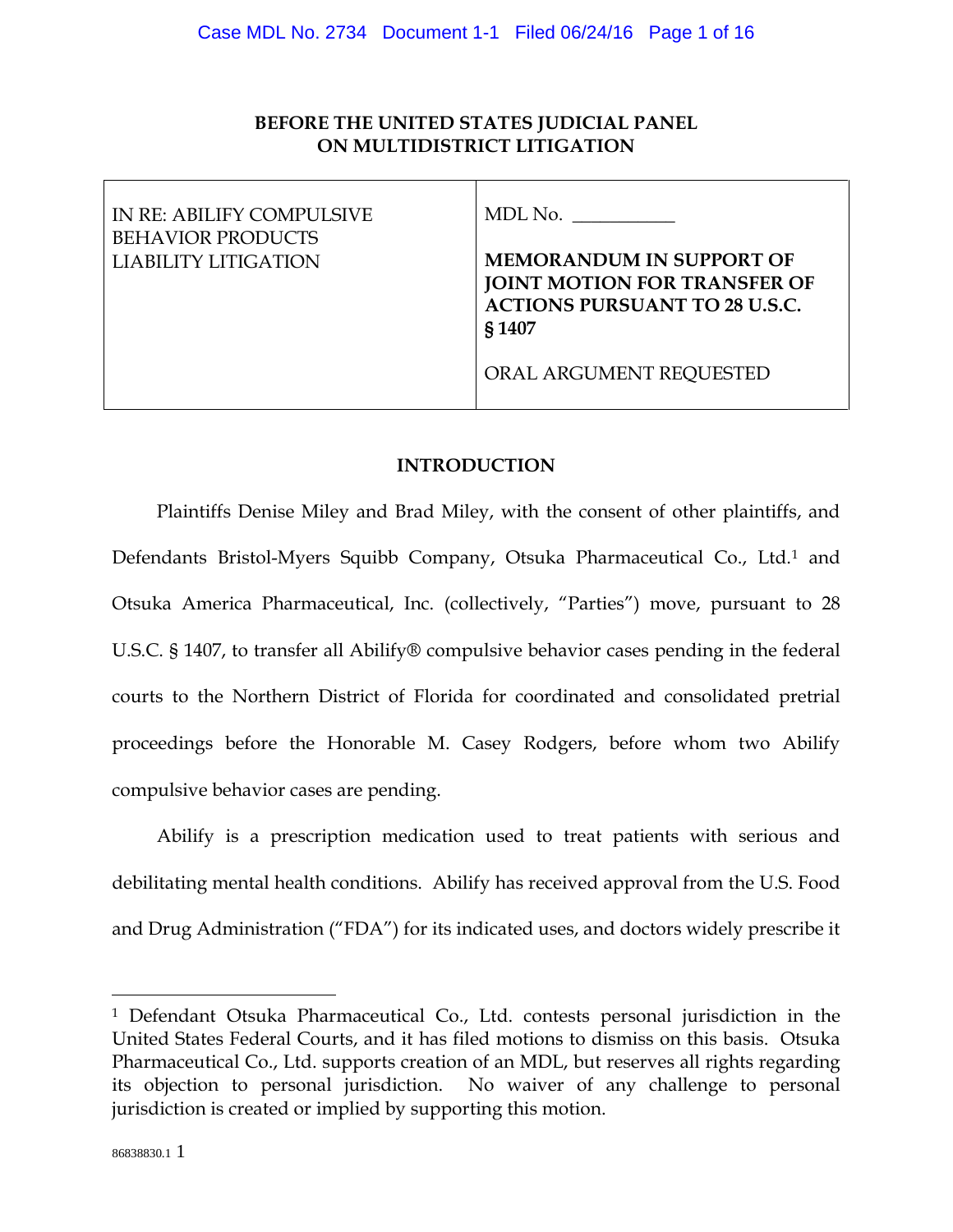### Case MDL No. 2734 Document 1-1 Filed 06/24/16 Page 2 of 16

to treat patients with schizophrenia, bipolar I disorder, and major depressive disorder. Abilify is manufactured as tablets, oral solution, and injection. Since its U.S. launch over 13 years ago, an estimated 24 million patients have used Abilify.

On May 3, 2016, the FDA, in an "FDA Safety Communication," announced that warnings regarding "compulsive or uncontrollable urges to gamble, binge eat, shop, and have sex" would be added to the Abilify label.[2](#page-1-0) 

Movant Denise Miley and her husband Brad Miley filed the first Abilify compulsive behavior case on January 12, 2016, in the District of Minnesota.[3](#page-1-1) Currently, a total of 26 Abilify compulsive behavior cases filed by four different law firms are pending in 12 different federal district courts before 14 different federal district judges.<sup>[4](#page-1-2)</sup> Many more federal cases are expected. In addition, 13 Abilify compulsive behavior lawsuits pending in New Jersey state court have been consolidated in one proceeding for pretrial coordination[.5](#page-1-3) In total, Plaintiffs' counsel anticipate that hundreds of additional Abilify compulsive behavior cases will be filed. All of the lawsuits arise out of the plaintiffs' use of Abilify and each plaintiff alleges that Abilify caused compulsive gambling. Consolidation of these cases is critical to avoid

<span id="page-1-0"></span> <sup>2</sup> *FDA Drug Safety Communication: FDA Warns About New Impulse-Control Problems Associated With Mental Health Drug Aripiprazole (Abilify, Abilify Maintena, Aristada)*, FDA, May 3, 2016, http://www.fda.gov/Drugs/DrugSafety/ucm498662.htm.

<span id="page-1-1"></span><sup>3</sup> *See* Complaint, *Miley v. Bristol-Myers Squibb Co.*, No. 0:16-cv-67 (D. Minn. Jan. 12, 2016), ECF No. 1.

<span id="page-1-2"></span><sup>&</sup>lt;sup>4</sup> A Schedule of Actions listing all Abilify compulsive behavior cases currently pending in federal court is filed herewith. 5 *See* Civil Action Order, *Yun v. Bristol-Myers Squibb Co.*, No. BER-L-337-16 (N.J. Super.

<span id="page-1-3"></span>Ct. Law. Div. Mar. 18, 2016) (attached as Exhibit A).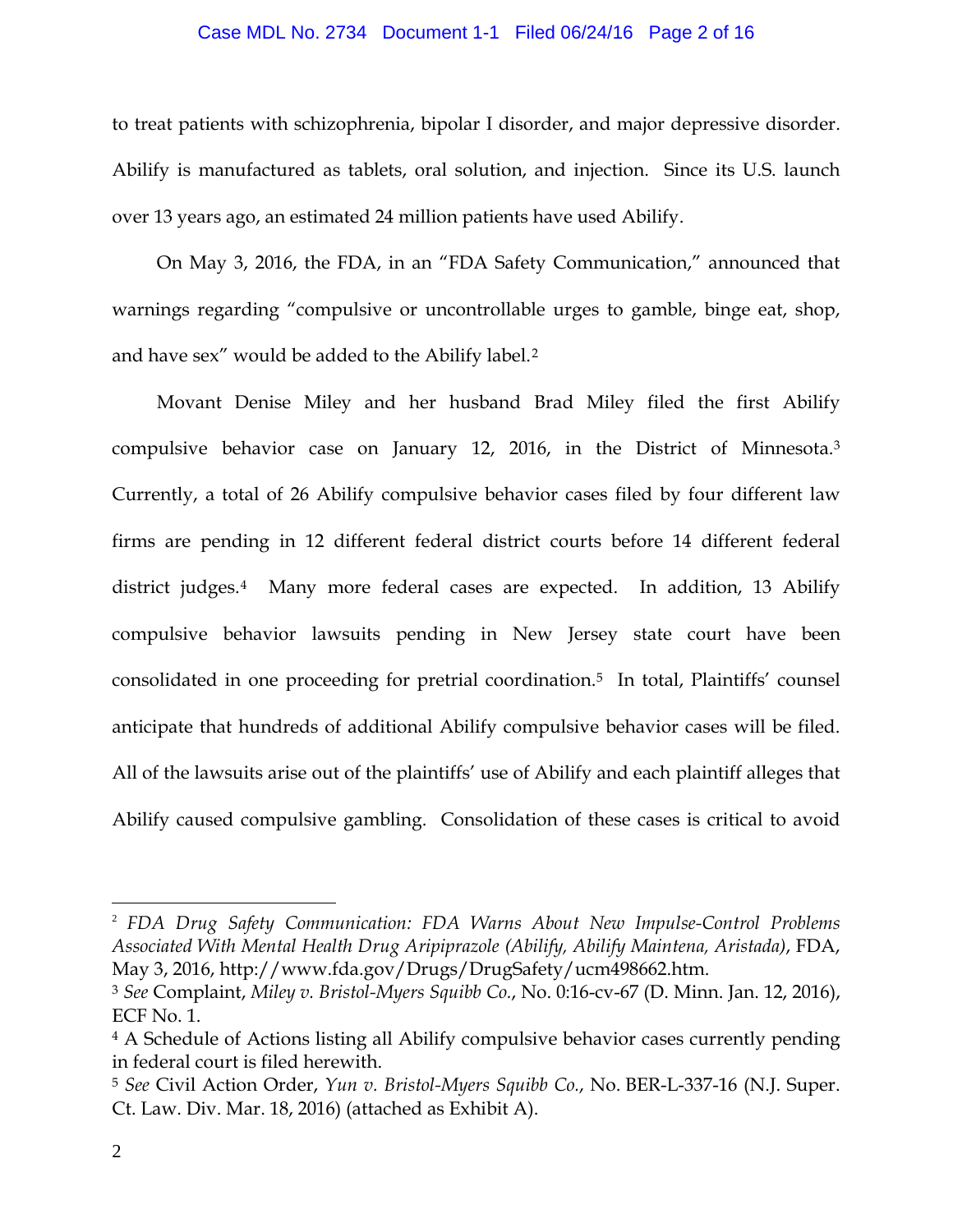duplication of efforts by numerous federal courts and the prejudice that could result from inconsistent rulings on key issues.

## **ARGUMENT**

#### **A. Standard for Transfer and Consolidation**

Title 28, United States Code, section 1407 directs the Judicial Panel on Multidistrict Litigation to transfer federal civil actions for pretrial coordination or consolidation when: (1) the cases involve "common questions of fact"; (2) the transfer is convenient for the parties and witnesses; and (3) the transfer "promote[s] the just and efficient conduct" of the cases. 28 U.S.C. § 1407(a). The general purpose of § 1407 is to "eliminate duplication in discovery, avoid conflicting rulings and schedules, reduce litigation costs, and save the time and effort of the parties, the attorneys, the witnesses, and the courts." *Manual for Complex Litigation* § 20.131 (4th ed. Westlaw 2016); *see also In re Plumbing Fixture Cases*, 298 F. Supp. 484, 491-92 (J.P.M.L. 1968) (Section 1407 is aimed at eliminating "delay, confusion, conflict, inordinate expense and inefficiency" during the pretrial period). Upon a motion for transfer, the Panel considers factors including "the progress of discovery, docket conditions, familiarity of the transferee judge with the relevant issues, and size of the litigation." *In re: Phenylpropanolamine (PPA) Prods. Liab. Litig.*, 460 F.3d 1217, 1230 (9th Cir. 2006).

Also, when there is a significant state court docket regarding similar facts and theories of liability as the Federal cases that are proposed to be consolidated, this factor weighs in favor of consolidation as "[c]reation of an MDL likely will make it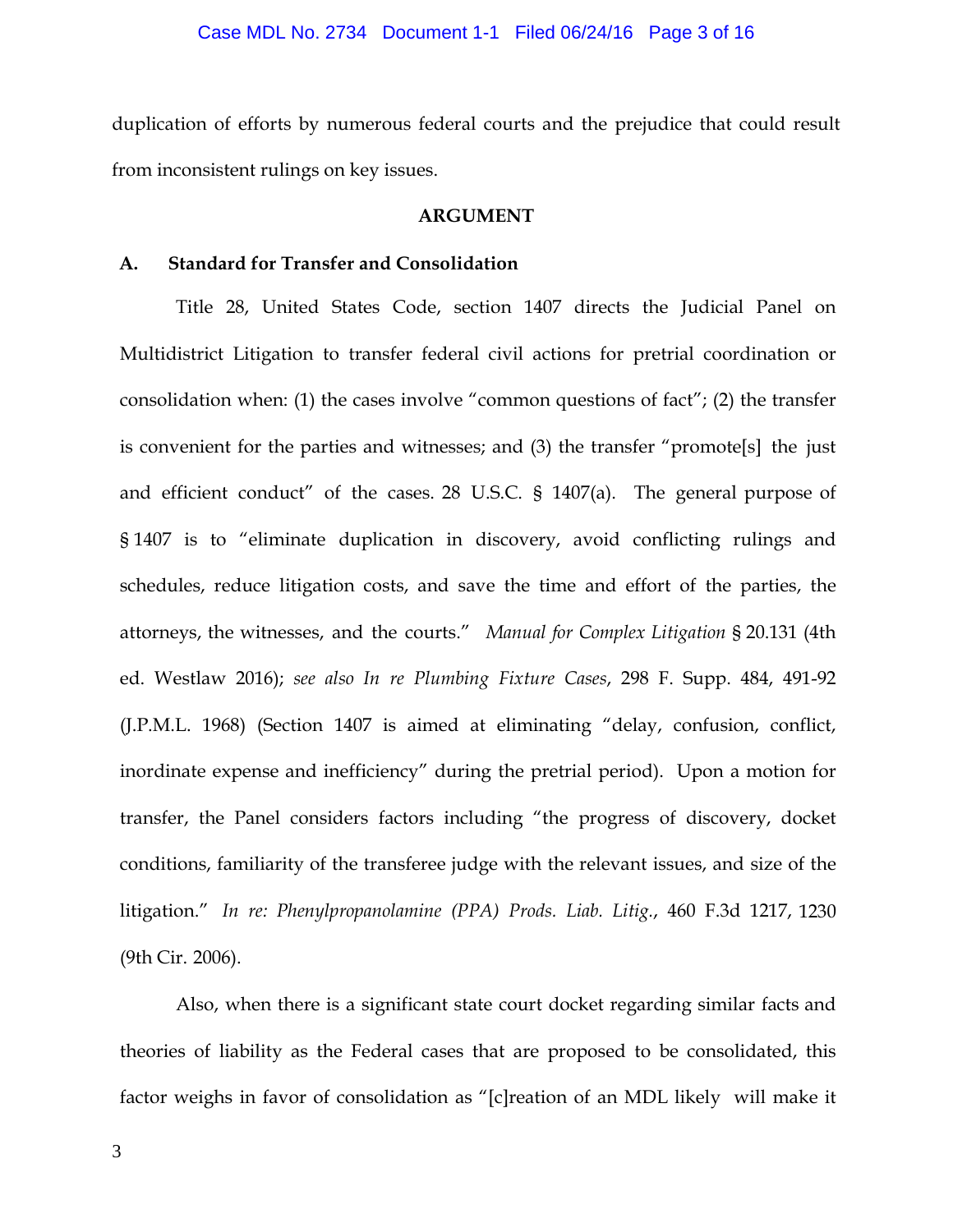## Case MDL No. 2734 Document 1-1 Filed 06/24/16 Page 4 of 16

easier to coordinate, as needed, pretrial proceedings in both the state and federal cases, because there will now be just one judge handling the latter." *In re: Lipitor (Atorvastatin Calcium) Mktg., Salespractices and Prods. Liab. Litig. (No. II)*, 997 F. Supp. 2d 1354, 1356 (J.P.M.L. 2014) (citing *In re: Plavix Mktg., Sales Practices & Prods. Liab. Litig. (No. II)*, 923 F. Supp. 2d 1376, 1378-79 (J.P.M.L. 2013)).

Consent and cooperation of counsel should factor into the Panel's selection of the appropriate transferee court. "As a general rule, the Panel likes to accommodate the parties in selecting an appropriate transferee district. Consequently, if the parties or a group of them can make a joint recommendation, the Panel may be favorably impressed." Judge John G. Heyburn II, *A View from the Panel: Part of the Solution*, 82 Tulane L. Rev. 2225, 2241 (2008); *see, e.g.*, *In re Am. Honda Motor Co., Oil Filter Prods. Liab. Litig.*, 416 F. Supp. 2d 1368, 1369 (J.P.M.L. 2006) ("We are persuaded that the Central District of California is an appropriate transferee forum for this docket, in accordance with the unanimous support of the parties."). Plaintiffs' and Defendants' counsel agree that consolidating all 26 currently pending federal cases in this litigation, and any subsequent "tag along" cases involving similar claims, is necessary to promote the just and efficient adjudication of these actions. Likewise, there is consensus that Chief Judge Rodgers's court in the Northern District of Florida, where two of the Abilify compulsive behavior cases are pending, $6$  is the most logical and convenient venue for these proceedings.

<span id="page-3-0"></span><sup>6</sup> *Perez v. Bristol-Myers Squibb Co.*, No. 3:16-cv-251 (N.D. Fla.); *Viechec v. Bristol-Myers Squibb Co.*, No. 3:16-cv-291 (N.D. Fla.).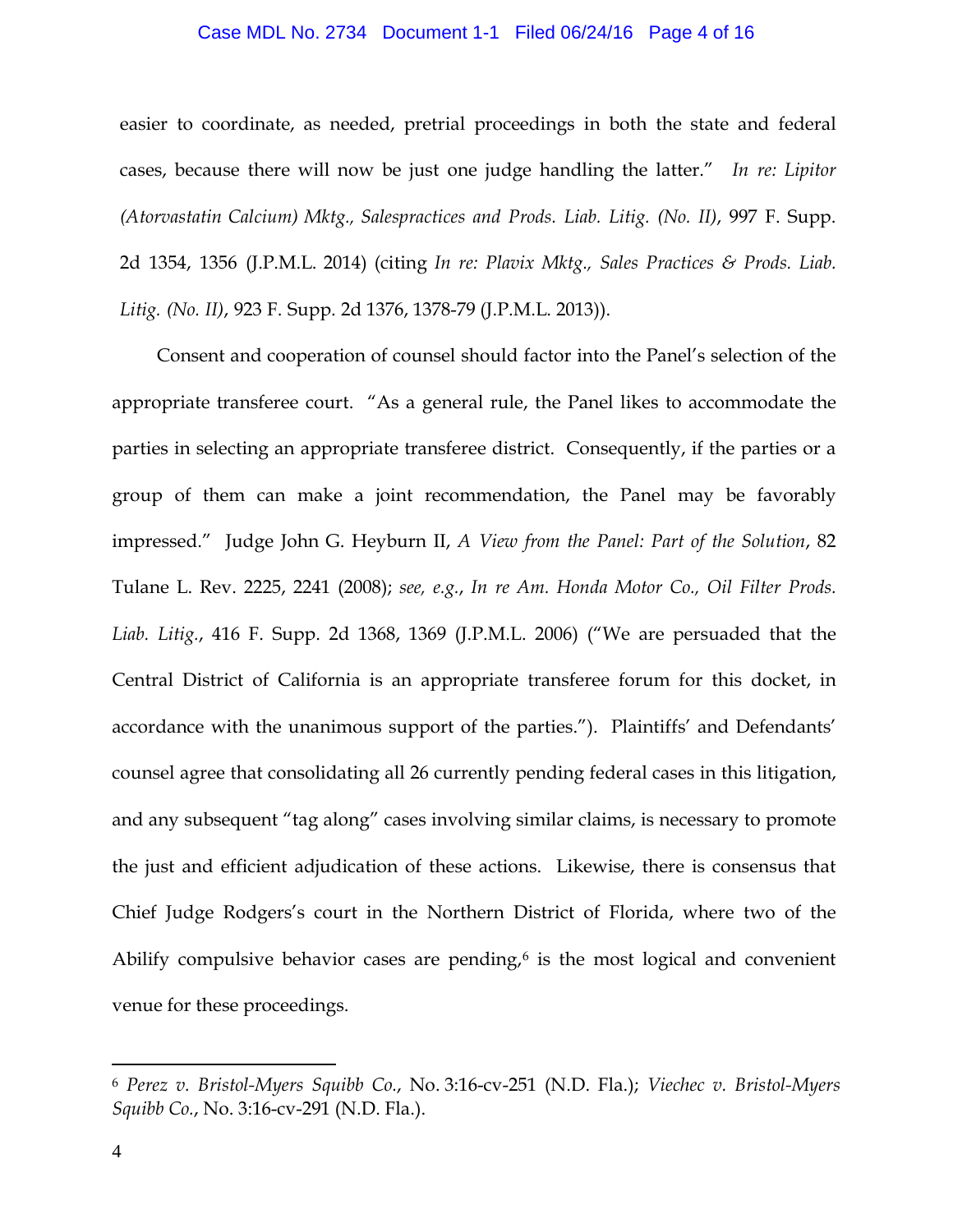## **B. Transfer and Consolidation Are Appropriate in This Matter**

# **1. The Abilify compulsive behavior cases raise common questions of fact and involve common questions of law.**

One factor to consider for transfer and consolidation pursuant to 28 U.S.C. § 1407 is whether the cases involve "common questions of fact" subject to discovery. *In re: Kugel Mesh Hernia Patch Prods. Liab. Litig.*, 493 F. Supp. 2d 1371, 1372-73 (J.P.M.L. 2007). The Panel recognizes that pharmaceutical product liability cases are often particularly well suited for consolidation, because they involve common questions of fact concerning the "development, testing, manufacturing and marketing" of the products. *In re Accutane Prods. Liab. Litig*., 343 F. Supp. 2d 1382, 1383 (J.P.M.L. 2004); *see also In re Traysol Prods. Liab. Litig.*, 545 F. Supp. 2d 1357, 1358 (J.P.M.L. 2008) (common questions regarding the safety profile of a drug and the manufacturer's warning); *In re Vytorin/Zetia Mktg., Sales Practices & Prods. Liab. Litig.*, 543 F. Supp. 2d 1378, 1380 (J.P.M.L. 2008) (common questions regarding the use and/or marketing of two pharmaceutical drugs).

These cases are all closely related.[7](#page-4-0) The cases involve the same defendants, the same basic theories of liability, and the same general factual allegations. All of the

<span id="page-4-0"></span><sup>7</sup> Defendants agree with Plaintiffs that the Abilify compulsive behavior cases should be coordinated and consolidated for pretrial proceedings in the interest of judicial efficiency and to avoid inconsistent rulings. Defendants also recognize that there will be common witnesses and experts as to liability and general causation issues. Defendants do not wish their joinder in this submission, however, to suggest any agreement as to which issues will be dispositive in individual cases. Each plaintiff will have to prove his or her individual case and Defendants believe that specific causation issues will be critically important, and likely more important, than the general issues. However one views the cases at this stage, however, coordinated and uniform case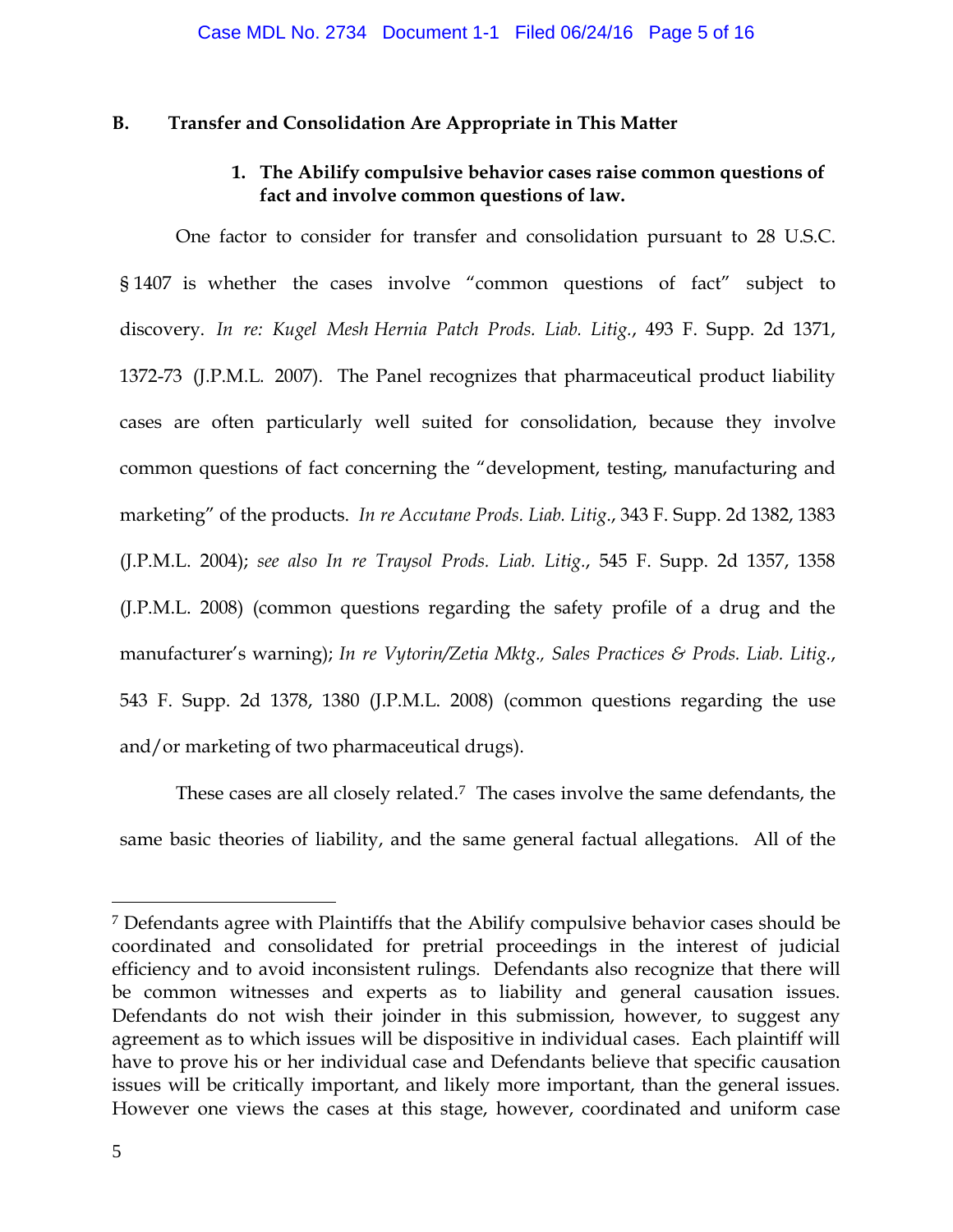## Case MDL No. 2734 Document 1-1 Filed 06/24/16 Page 6 of 16

cases will involve the same core of lay and expert witness testimony and document discovery. These cases also share overlapping issues based on the complaints' allegations, including:

- (1) Whether and to what extent Abilify is a substantial factor in causing the alleged compulsive behavior;
- (2) When Defendants learned of any such connection between Abilify and the alleged compulsive behavior;
- (3) Whether, and for how long, Defendants concealed any such knowledge from prescribing physicians;
- (4) Whether Defendants failed to provide adequate and timely warnings and instruction concerning the alleged relationship between Abilify and compulsive behavior;
- (5) Whether Defendants engaged in fraudulent and illegal marketing practices including, but not limited to, making unsubstantiated claims regarding the effectiveness and superiority of Abilify; and
- (6) Whether Defendant Otsuka Pharmaceutical Co, Ltd. is subject to personal jurisdiction in the United States courts.

Separate, unconsolidated pretrial proceedings in the federal cases that have

been and will be filed would greatly increase the costs of this litigation for all parties,

waste judicial resources, and create a significant risk of inconsistent rulings.

# **2. Pretrial centralization of the Abilify compulsive behavior cases will enhance the convenience of the litigation as a whole.**

Transfer and consolidation is also appropriate when it enhances the convenience of the litigation as a whole. *In re: Library Editions of Children's Books*, 297

management by an experienced judge like Chief Judge Rodgers will be beneficial for all parties.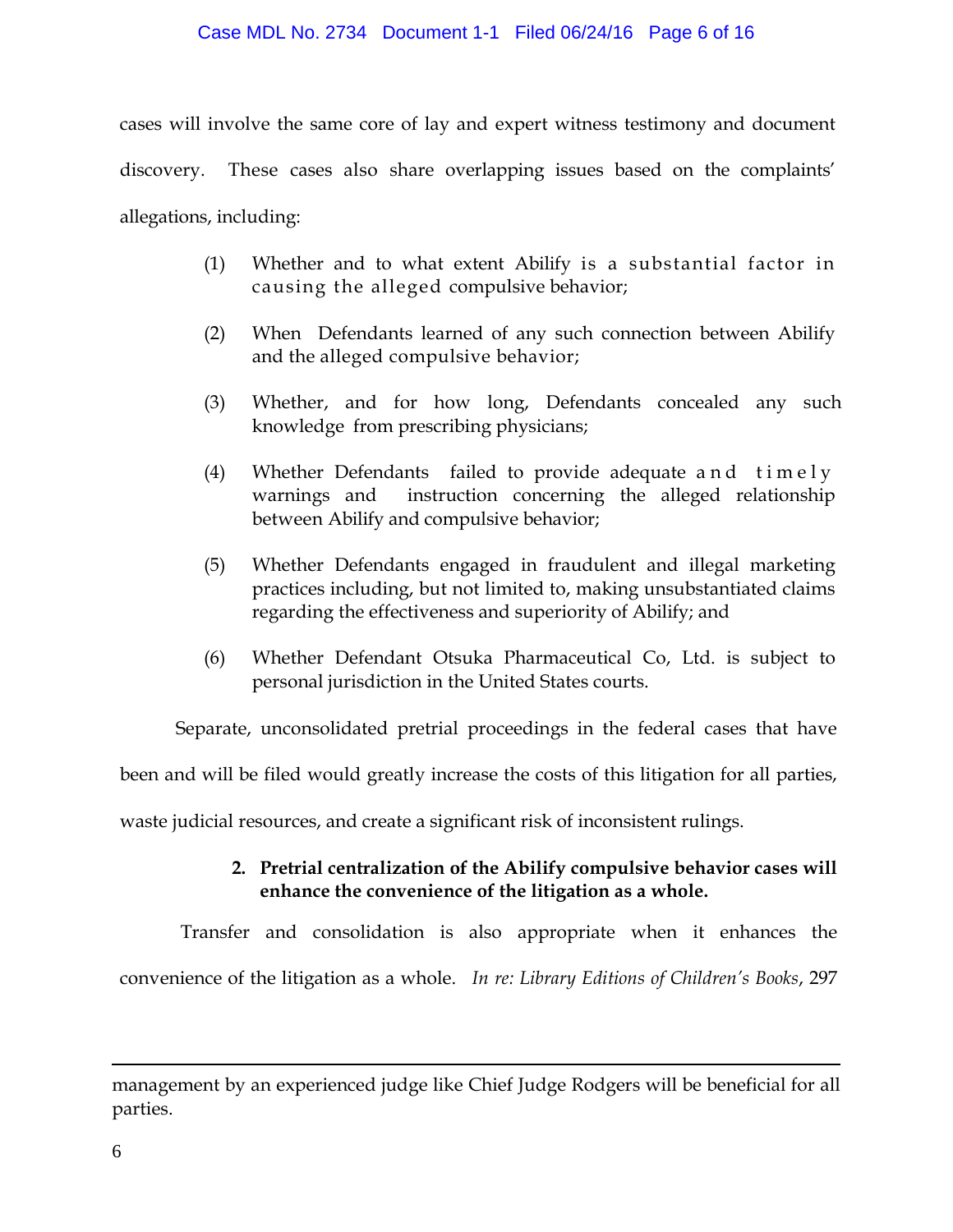## Case MDL No. 2734 Document 1-1 Filed 06/24/16 Page 7 of 16

F. Supp. 385, 386 (J.P.M.L. 1968). Defendants and Plaintiffs agree that they will both benefit from pretrial centralization.

Pretrial centralization would reduce discovery requests and costs significantly for Defendants. Defendants would be able to work with one consolidated set of federal court discovery requests and filings from Plaintiffs' counsel in these 26 federal cases, rather than negotiating with various counsel and courts across the country. Without pretrial centralization, discovery would proceed in a piecemeal and burdensome fashion: defense documents and witnesses would have to be produced numerous times, and the scope of discovery would have to be addressed and litigated in more than a dozen courts and in front of different federal judges.

Pretrial centralization also permits Plaintiffs' counsel to coordinate their efforts and share the pretrial workload, which reduces each individual counsel's costs. The 26 Abilify compulsive behavior cases currently pending in federal court were filed by four different law firms. Any variance between the manner in which those firms choose to proceed in the litigation can be reconciled by an MDL court.

Pretrial centralization will also allow Plaintiffs and Defendants to concentrate their attention and energy on a single federal forum, allowing Plaintiffs and Defendants to respond more quickly and effectively to opposing counsel and the transferee court, and enhancing the overall efficiency of the litigation. *See In re: Baldwin-United Corp. Litigation*, 581 F. Supp. 739, 741 (J.P.M.L. 1984). Centralization will conserve financial resources of the courts as one federal judge, rather than many

7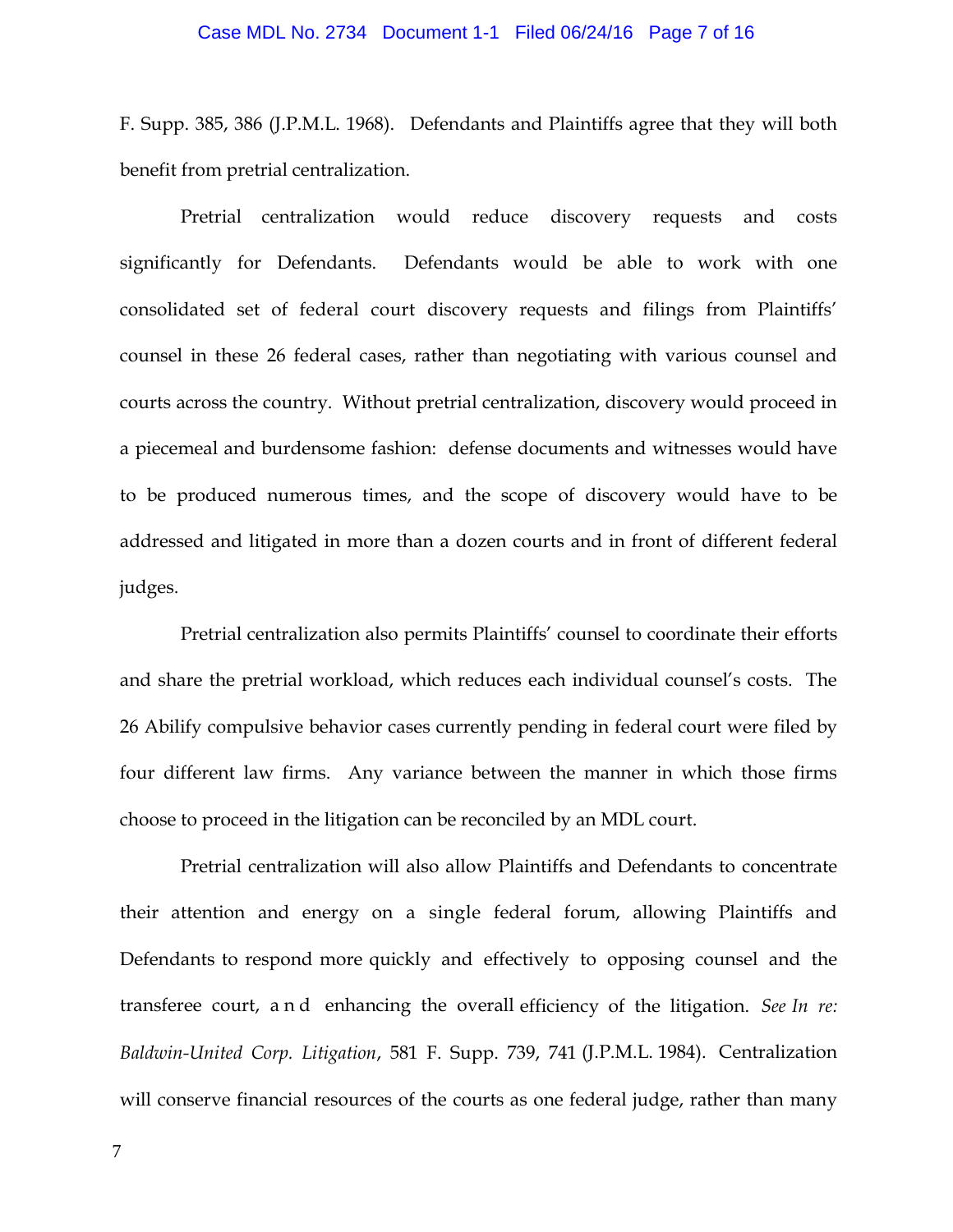#### Case MDL No. 2734 Document 1-1 Filed 06/24/16 Page 8 of 16

federal judges (currently there are 14 different federal district judges), and will resolve issues related to discovery, expert witnesses, and other common issues in the cases. Finally, centralization of the federal cases will make it easier for the New Jersey state court judge (and potential future state court judges) to coordinate with one federal judge, as opposed to attempting to coordinate with multiple federal judges across the country.

Because no case has progressed to the point of trial, and discovery has just begun, the goals of efficiency and coordination can be met by transferring all 26 pending cases to the MDL judge who may be assigned to this case. Failing to transfer would force all the parties to take repetitive and/or redundant depositions and other pretrial discovery, as well as leading to inconsistent and conflicting rulings.

# **3. Pretrial centralization of the Abilify cases will promote the just and efficient conduct of these cases.**

Centralization of the Abilify compulsive behavior cases will also promote the just and efficient conduct of this litigation. In evaluating whether proposed pretrial transfers serve this goal, the Panel often asks whether centralization will prevent inconsistent or repetitive pretrial rulings. *See, e.g., In re Baycol Prods. Liab. Litig.*, 180 F. Supp. 2d 1378, 1380 (J.P.M.L. 2001) (centralization would promote justice and efficiency because it would "eliminate duplicative discovery; prevent inconsistent pretrial rulings, including with respect to class certification; and conserve the resources of the parties, their counsel and the judiciary"). For litigation of this magnitude and scope, centralization before a single court eliminates the possibility of inconsistent rulings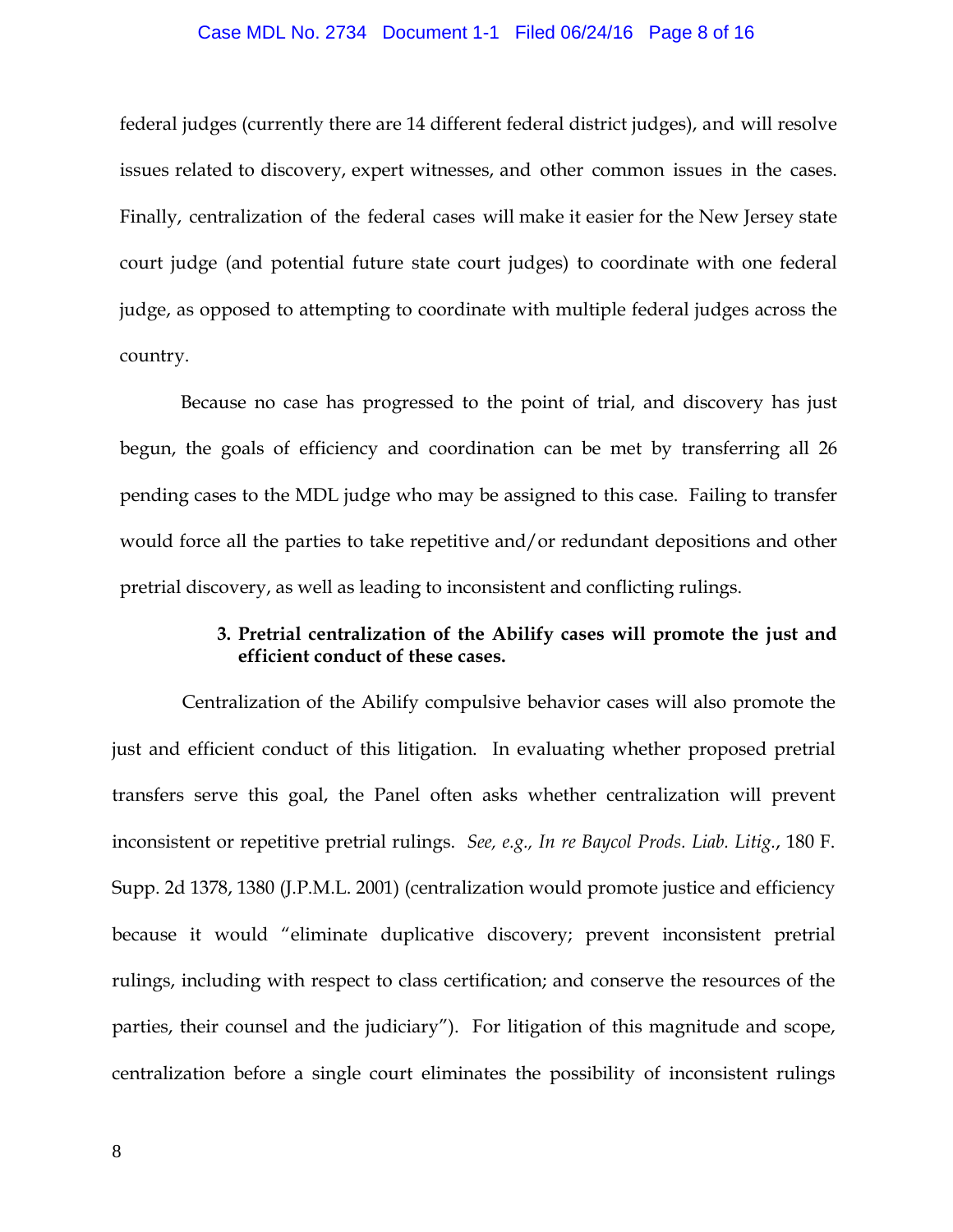#### Case MDL No. 2734 Document 1-1 Filed 06/24/16 Page 9 of 16

among the Abilify compulsive behavior cases, and therefore, prevents different treatment of plaintiffs under similar legal theories. Here, for example, Defendant Otsuka Pharmaceutical Co., Ltd. has filed motions to dismiss for lack of personal jurisdiction in every case. Federal Judges presiding over these cases, including the Honorable Ellen L. Hollander in the District of Maryland and the Honorable M. Douglas Harpool in the Western District of Missouri, have expressed concern over the possibility of conflicting rulings on these motions.

As another example, in two of the cases courts have entered vastly different scheduling orders: one requires a very short discovery schedule and sets trial for February 2017,<sup>[8](#page-8-0)</sup> while the other sets a discovery schedule to prepare for a trial in June 2018.[9](#page-8-1) These inconsistent approaches preclude the cases proceeding on parallel tracks and render informal coordination of discovery impossible.

While the JPML has sometimes indicated that inconsistent rulings may be unavoidable, centralization will assist the Parties and the judiciary to keep the number of such potential conflicts to a bare minimum.

## **C. The Northern District of Florida is the best transferee forum to efficiently oversee the federal Abilify compulsive behavior cases**

The Parties agree and respectfully urge the Panel to transfer the Abilify compulsive behavior cases to the Northern District of Florida for coordinated and consolidated pretrial proceedings before the Honorable M. Casey Rodgers, the

<span id="page-8-0"></span><sup>8</sup> *See* Civil Minutes - General, *Thomas v. Bristol-Myers Squibb Co.*, No. 2:16-cv-326 (C.D. Cal. May 10, 2016), ECF No. 52 (attached as Exhibit B).

<span id="page-8-1"></span><sup>9</sup> *See* Case Management Order, *Meyer v. Bristol Myers-Squibb Co.*, No. 1:16-cv-191 (S.D. Ind. June 1, 2016), ECF No. 71 (attached as Exhibit C).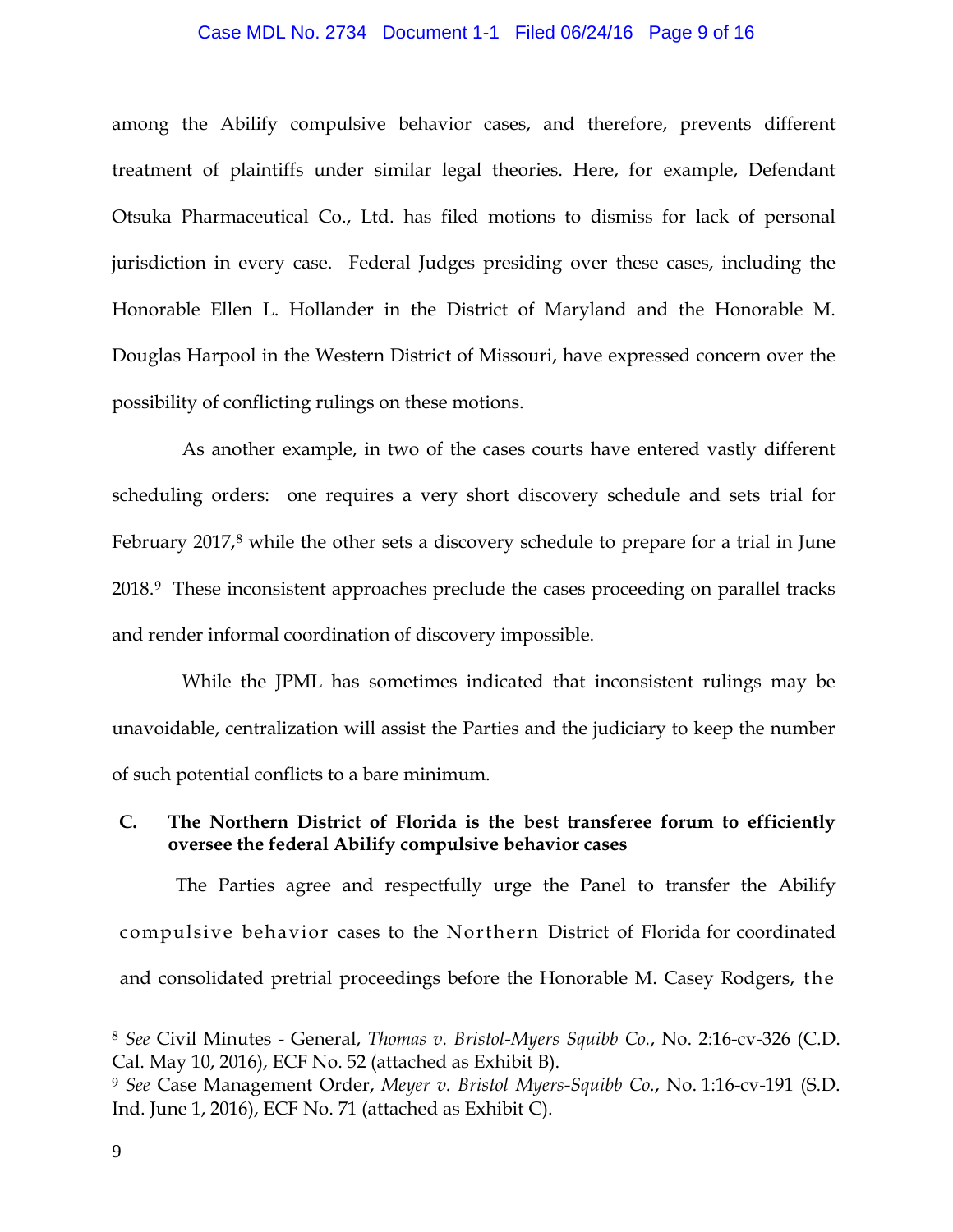## Case MDL No. 2734 Document 1-1 Filed 06/24/16 Page 10 of 16

Chief Judge of that District, and before whom two Abilify compulsive behavior cases are pending, where they can be efficiently and justly managed by a court with capacity to handle these cases. The Panel balances a number of factors in determining the transferee forum, including: the experience, skill and caseloads of the available judges; the number of cases pending in the jurisdiction; the convenience of the parties; the location of the witnesses and evidence; and the minimization of cost and inconvenience to the parties. *See In re: Lipitor (No. II)*, 997 F. Supp. 2d at 1357; *In re: Preferential Drugs Prods. Pricing Antitrust Litig.*, 429 F. Supp. 1027, 1029 (J.P.M.L. 1977); *In re: Tri-State Crematory Litig.*, 206 F. Supp. 1376, 1378 (J.P.M.L. 2002). These factors weigh in favor of the Northern District of Florida and the Honorable M. Casey Rodgers.

In selecting the appropriate forum, the Panel considers whether a district already has numerous pending MDLs and will be overtaxed by the addition of a new litigation. *See In re Gator Corp. Software Trademark & Copyright Litig.,* 259 F. Supp. 2d 1378 (J.P.M.L. 2003). The Northern District of Florida currently has no pending MDLs. The Panel has stated that if a particular court has no MDLs, that is a clear factor weighing in favor of transfer to that under-utilized district. *E.g., In re Pilgrim's Pride Fair Labor Standards Litig*., 489 F. Supp. 2d 1381, 1381 (J.P.M.L. 2007); *In re Teflon Prods Liab. Litig*., 416 F. Supp. 2d 1364, 1365 (J.P.M.L. 2006); *In re FedEx Ground Package System, Inc., Emp. Practices Litig. (No. II)*, 381 F. Supp. 2d 1380, 1382 (J.P.M.L. 2005); *In re Wireless Tel. Fed. Cost Recovery Fees Litig.*, 293 F. Supp. 2d 1378, 1380 (J.P.M.L. 2003); *In re Pressure Sensitive Labelstock Antitrust Litig.*, 290 F. Supp. 2d 1374, 1376 (J.P.M.L. 2003).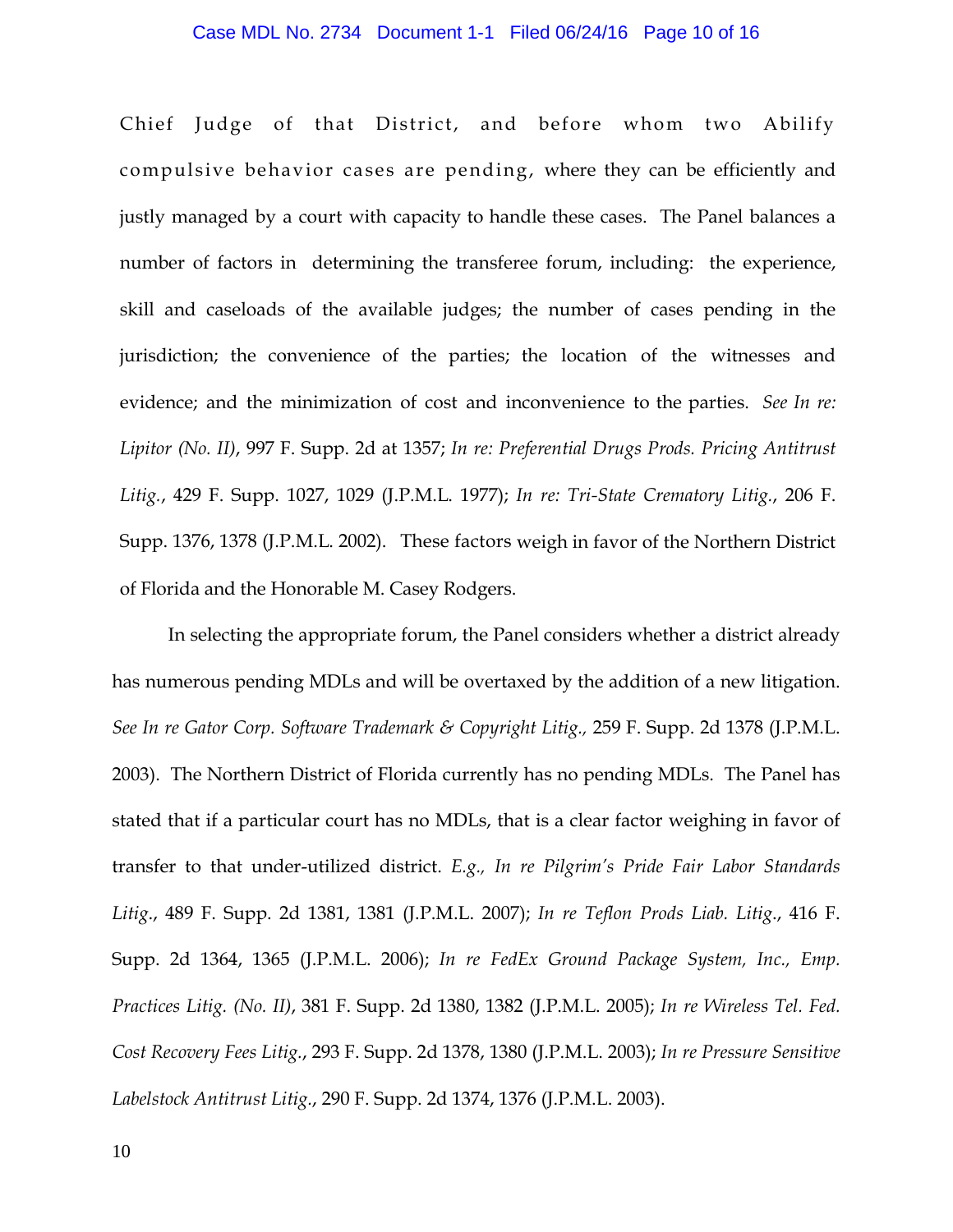### Case MDL No. 2734 Document 1-1 Filed 06/24/16 Page 11 of 16

The Northern District of Florida is efficient. According to the most recent Federal Court Management Statistics, the Northern District of Florida ranks 24th among districts in the entire country in median time from filing to disposition in civil cases  $(8.0)$ months compared to a nationwide median of 8.6 months).<sup>[10](#page-10-0)</sup> Another "especially useful basis for comparing the various court dockets" is the percentage of cases over three years old. D. Herr, *Multidistrict Litigation Manual: Practice Before the Judicial Panel on Multidistrict Litigation* § 6:17, at 210-11 (2009). The Northern District of Florida again performs well against this measure, with only 3.2% of its civil cases pending for three years or more (compared to a nationwide average of 12.2%).<sup>11</sup> The Northern District of Florida is also a convenient forum. An appropriate transferee court should be convenient for parties and witnesses. The Pensacola International Airport is served by five major airlines with flights and connections throughout the United States.[12](#page-10-2) 

The potential scope of this litigation is large. Abilify is widely prescribed. The recent increase in the number of filed cases and the number of firms filing those cases reflects the wide reach of this litigation. The Panel should take advantage of the Northern District of Florida's skill and efficiency and consolidate all of the Abilify compulsive behavior cases in the Northern District of Florida.

<span id="page-10-0"></span><sup>10</sup> Federal Court Management Statistics for Northern District of Florida, http://www.uscourts.gov/statistics/table/na/federal-court-management-

statistics/2015/12/31-2; United States District Courts—National Judicial Caseload Profile, http://www.uscourts.gov/file/19995/download.

<span id="page-10-1"></span><sup>11</sup>Federal Court Management Statistics for Northern District of Florida, http://www.uscourts.gov/statistics/table/na/federal-court-management-

statistics/2015/12/31-2; United States District Courts—National Judicial Caseload Profile, http://www.uscourts.gov/file/19995/download.

<span id="page-10-2"></span><sup>12</sup> *See* Bookings, Pensacola Int'l Airport, http://flypensacola.com/page/Bookings.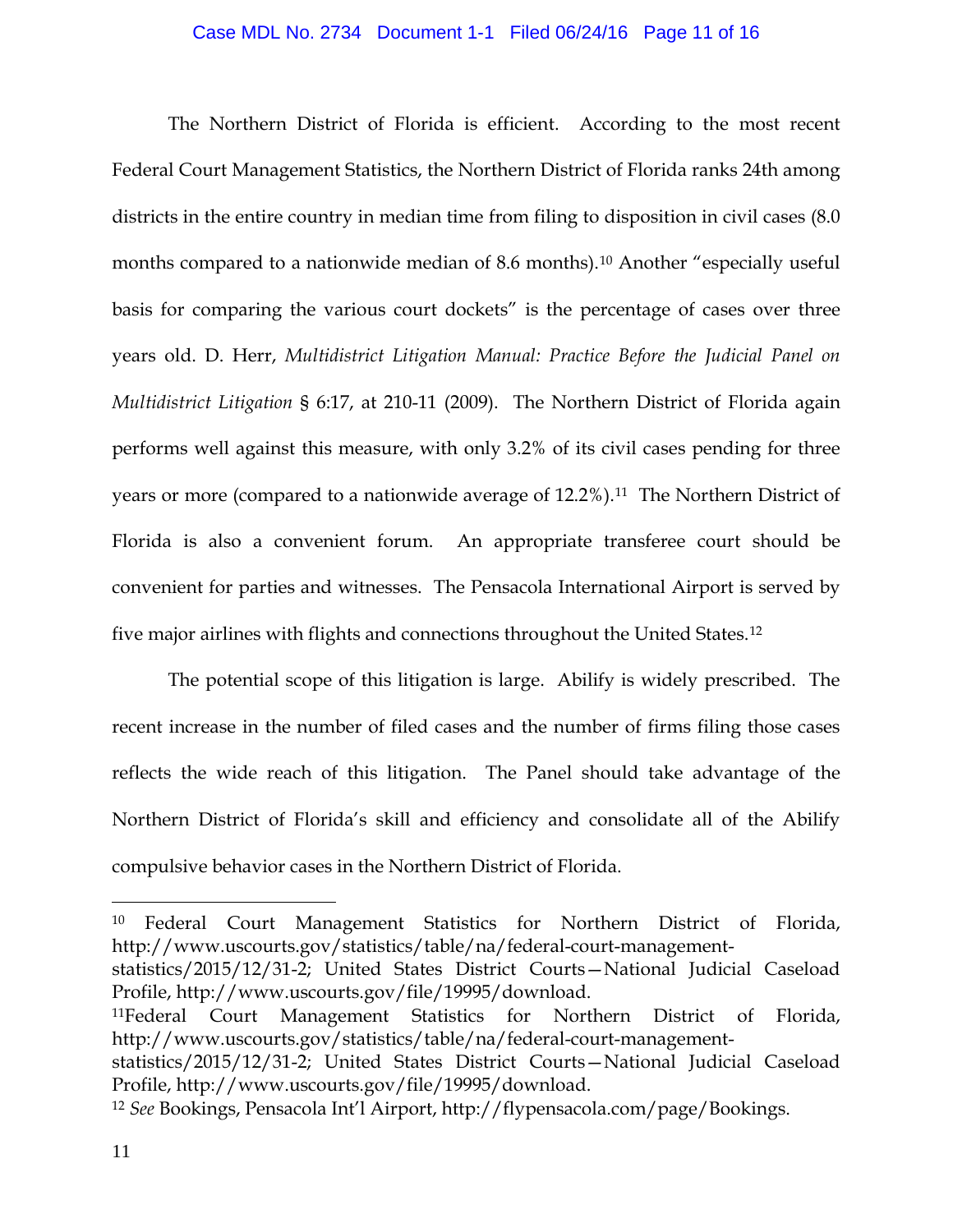## Case MDL No. 2734 Document 1-1 Filed 06/24/16 Page 12 of 16

The Parties respectfully request that the litigation in the Northern District of Florida be assigned to the Honorable M. Casey Rodgers. Judge Rodgers, who, as noted above, is currently the Chief Judge of the District, has over 13 years of experience as a federal judge. She has served as a District Court Judge since 2003, following her term as a United States Magistrate Judge. She is currently assigned the two Abilify compulsive behavior cases pending in the Northern District of Florida. During her tenure, she has presided over multiple cases remanded from multidistrict litigations involving complex product liability actions, *see, e.g.*, *Krause v. Novartis Pharms. Corp*., No. 1:06-cv-12 (N.D. Fla.); *Leroy v. Medtronic, Inc.*, No. 3:14-cv-284 (N.D. Fla.), as well as numerous class actions, *see, e.g.*, *Hall v. AETNA Life Insur. Co.*, No. 3:09-cv-222 (N.D. Fla.), *Sacred Heart Health Systems, Inc. v. Humana Military Healthcare Servs.*, No. 3:07-cv-62 (N.D. Fla.); *All-South Subcontractors, Inc. v. Amerigas Propane, Inc*., No. 3:15-cv-9 (N.D. Fla.).

Accordingly, Plaintiffs and Defendants respectfully request that the Panel transfer the Abilify compulsive behavior cases to the Northern District of Florida for coordinated and consolidated pretrial proceedings before the Honorable M. Casey Rodgers.

## **D. Expedited Hearing**

The Parties respectfully request that the Panel hear oral argument on this motion at the hearing scheduled for July 28, 2016, in Seattle, Washington. Because Plaintiffs and Defendants in all 26 Abilify compulsive behavior cases pending in the federal courts join in this motion, no further papers (such as an opposition or reply) will be filed. Since briefing is completed with today's filing, the motion is ripe to be disposed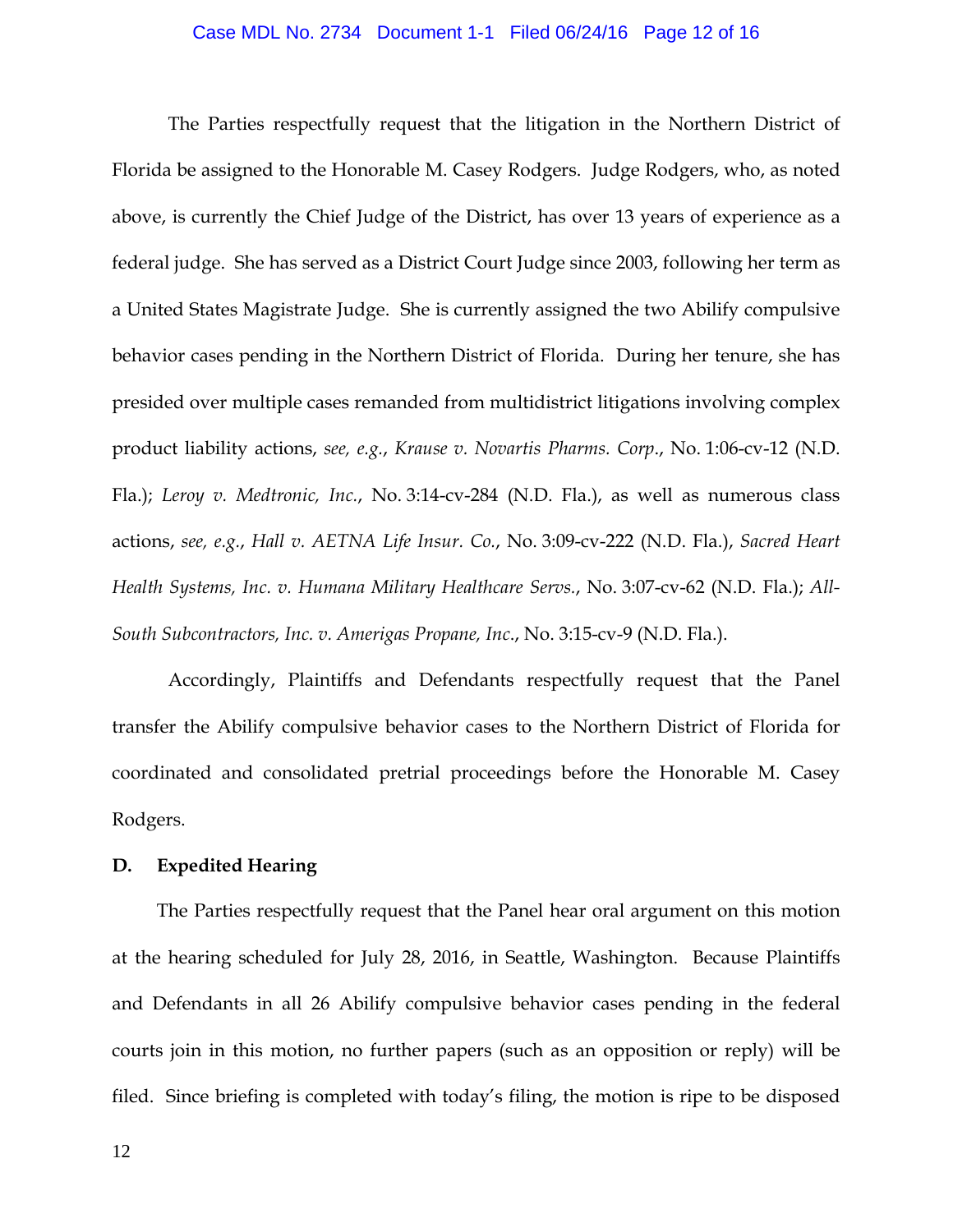## Case MDL No. 2734 Document 1-1 Filed 06/24/16 Page 13 of 16

of at the July 28 hearing. Expedited hearing would permit the Panel to rule before any of the cases progress to a point at which coordination and consolidation might present some difficulty. The inconsistent treatment of the cases by the federal judges before whom they are currently pending, as exemplified by the vastly different scheduling orders discussed above, render expedited consideration of this motion in the interest of judicial efficiency.[13](#page-12-0)

## **CONCLUSION**

For the aforementioned reasons, the Parties respectfully request that the Panel order coordinated and consolidated pretrial proceedings for the Abilify compulsive behavior litigation, and respectfully request that the Panel transfer these cases to the Northern District of Florida.

Dated: June 24, 2016 Respectfully submitted,

By: /s/ Gary L. Wilson Gary L. Wilson Munir R. Meghjee Megan J. McKenzie

> ROBINS KAPLAN LLP 800 LaSalle Avenue, Suite 2800 Minneapolis, MN 55402-2015 Telephone: (612) 349-8500 Fax: (612) 339-4181 GWilson@RobinsKaplan.com MMeghjee@RobinsKaplan.com MMcKenzie@RobinsKaplan.com

*Attorneys for Plaintiffs/Movants Denise Miley and Brad Miley*

<span id="page-12-0"></span><sup>&</sup>lt;sup>13</sup> The Parties will concurrently file a joint motion for expedited hearing pursuant to Panel Rule 6.3.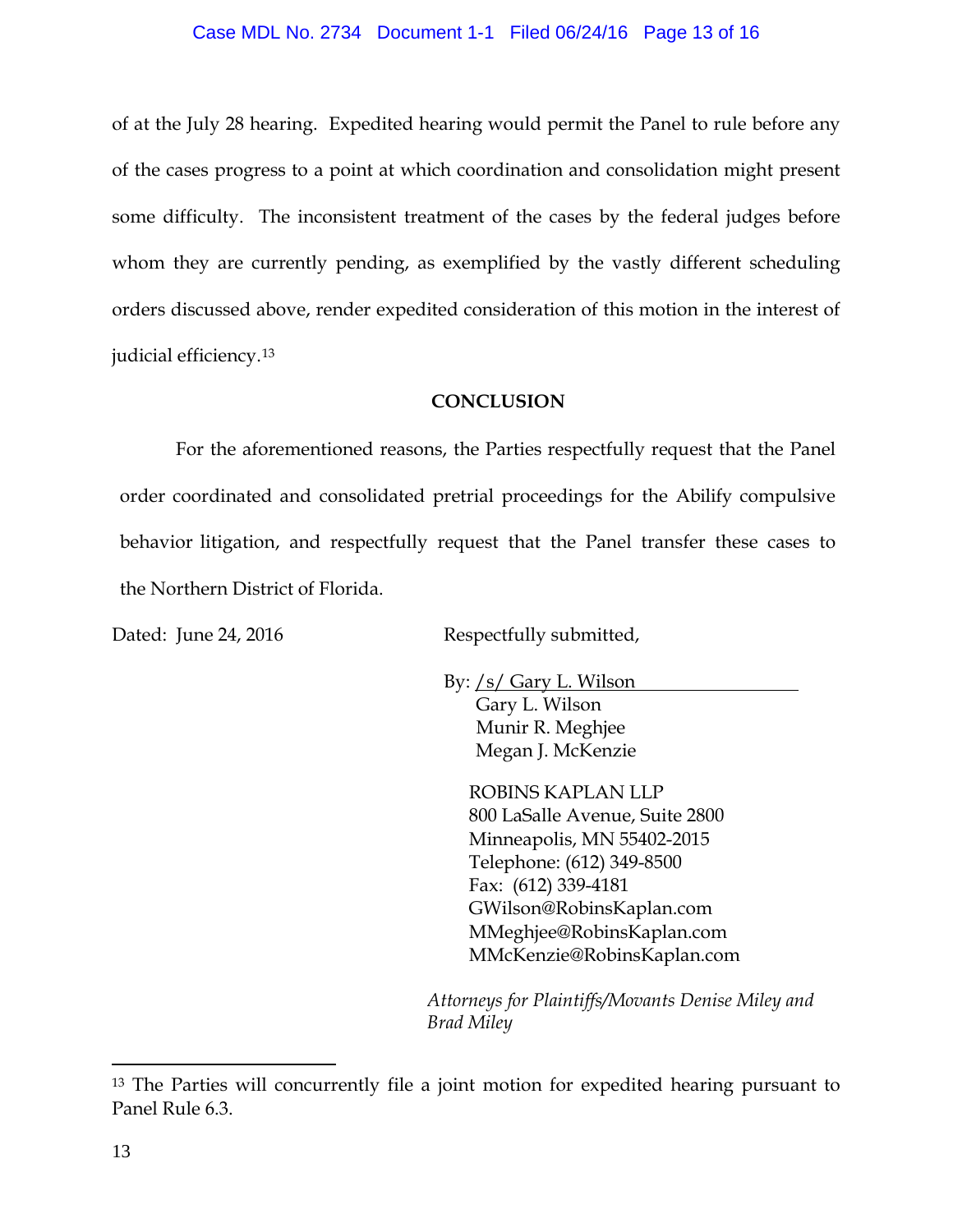| Dated: June 24, 2016 | /s/ Kristian Rasmussen<br>By:<br>Kristian Rasmussen<br>CORY WATSON, P.C.<br>2131 Magnolia Avenue, Suite 200<br>Birmingham, AL 35205<br>Telephone: (205) 328-2200<br>Fax: (205) 324-7896<br>krassmussen@corywatson.com<br>Attorneys for Plaintiffs                    |
|----------------------|----------------------------------------------------------------------------------------------------------------------------------------------------------------------------------------------------------------------------------------------------------------------|
|                      |                                                                                                                                                                                                                                                                      |
| Dated: June 24, 2016 | <u>/s/ J. Gordon Rudd Jr.</u><br>By:<br>J. Gordon Rudd Jr.<br><b>ZIMMERMAN REED</b><br>80 South Eighth Street, Suite 100<br>Minneapolis, MN 55402<br>Telephone: (612) 341-0400<br>Fax: (612) 341-0844<br>gordon.rudd@zimmreed.com<br>Attorneys for Plaintiffs        |
| Dated: June 24, 2016 | /s/ George T. Williamson<br>By:<br>George T. Williamson<br>FARR, FARR, EMERICH, HACKETT, CARR<br>& HOLMES, P.A.<br>99 Nesbit Street<br>Punta Gorda, FL 33950<br>Telephone: (941) 639-1158<br>Fax: (941) 639-0028<br>gwilliamson@farr.com<br>Attorneys for Plaintiffs |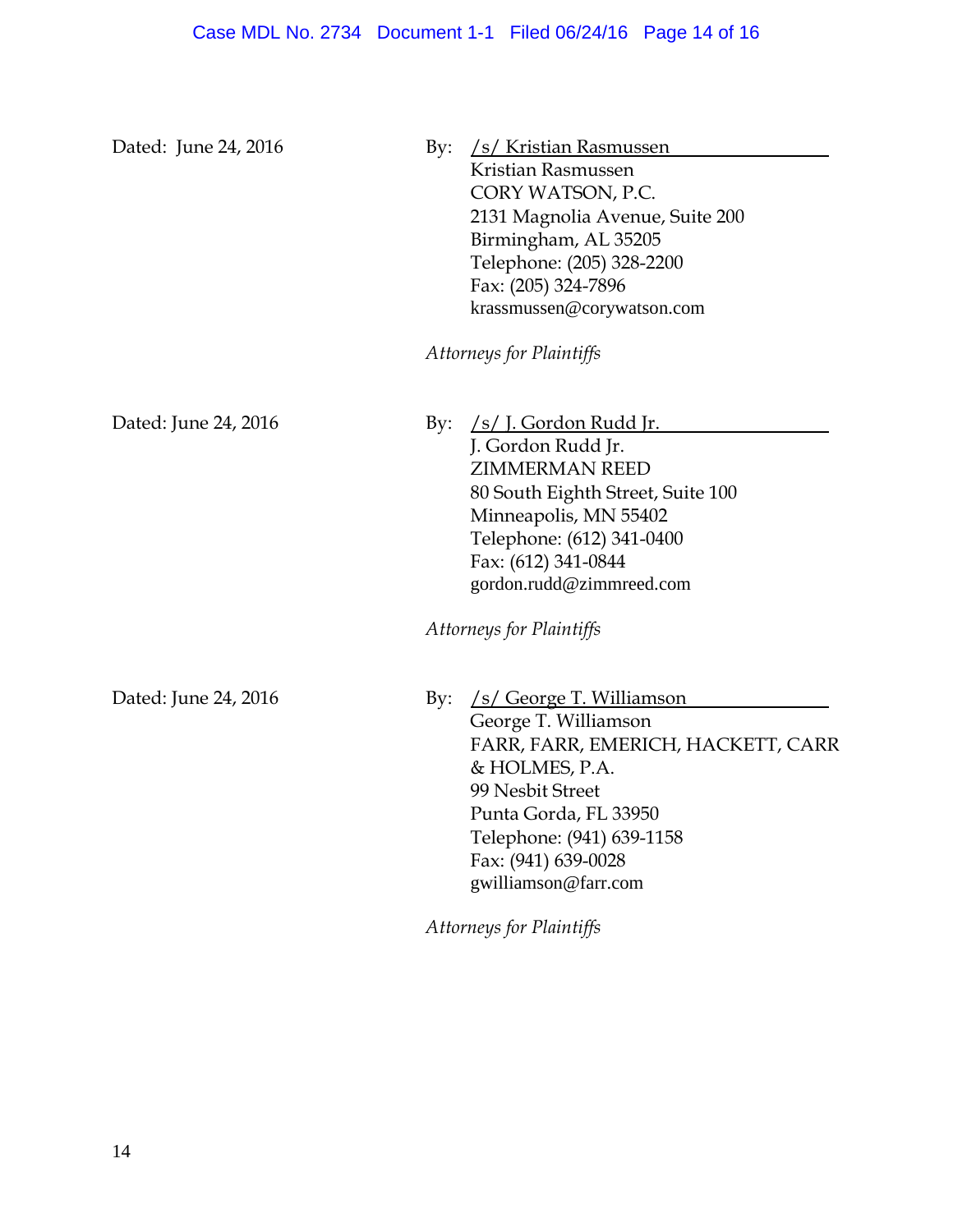Dated: June 24, 2016 By: /s/ Anand Agneshwar

Anand Agneshwar ARNOLD & PORTER LLP 399 Park Avenue New York, NY 10022-4690 Telephone: (212) 715-1107 Fax: (212) 715-1399 anand.agneshwar@aporter.com

Matthew Eisenstein ARNOLD & PORTER LLP 601 Massachusetts Avenue, NW Washington, DC 20001 Telephone: (202) 942-6606 Fax: (202) 282-5100 matthew.eisenstein@ aporter.com

Barry J. Thompson HOGAN LOVELLS US LLP 1999 Avenue of the Stars, Suite 1400 Los Angeles, CA 90067 Telephone: (310) 785-4600 Fax: (310) 785-4601 barry.thompson@hoganlovells.com

Lauren S. Colton HOGAN LOVELLS US LLP 100 International Drive, Suite 200 Baltimore, MD 21202 Telephone: (410) 659-2700 Fax: (410) 659-2701 lauren.colton@hoganlovells.com

*Attorneys for Defendant Bristol-Myers Squibb Company*